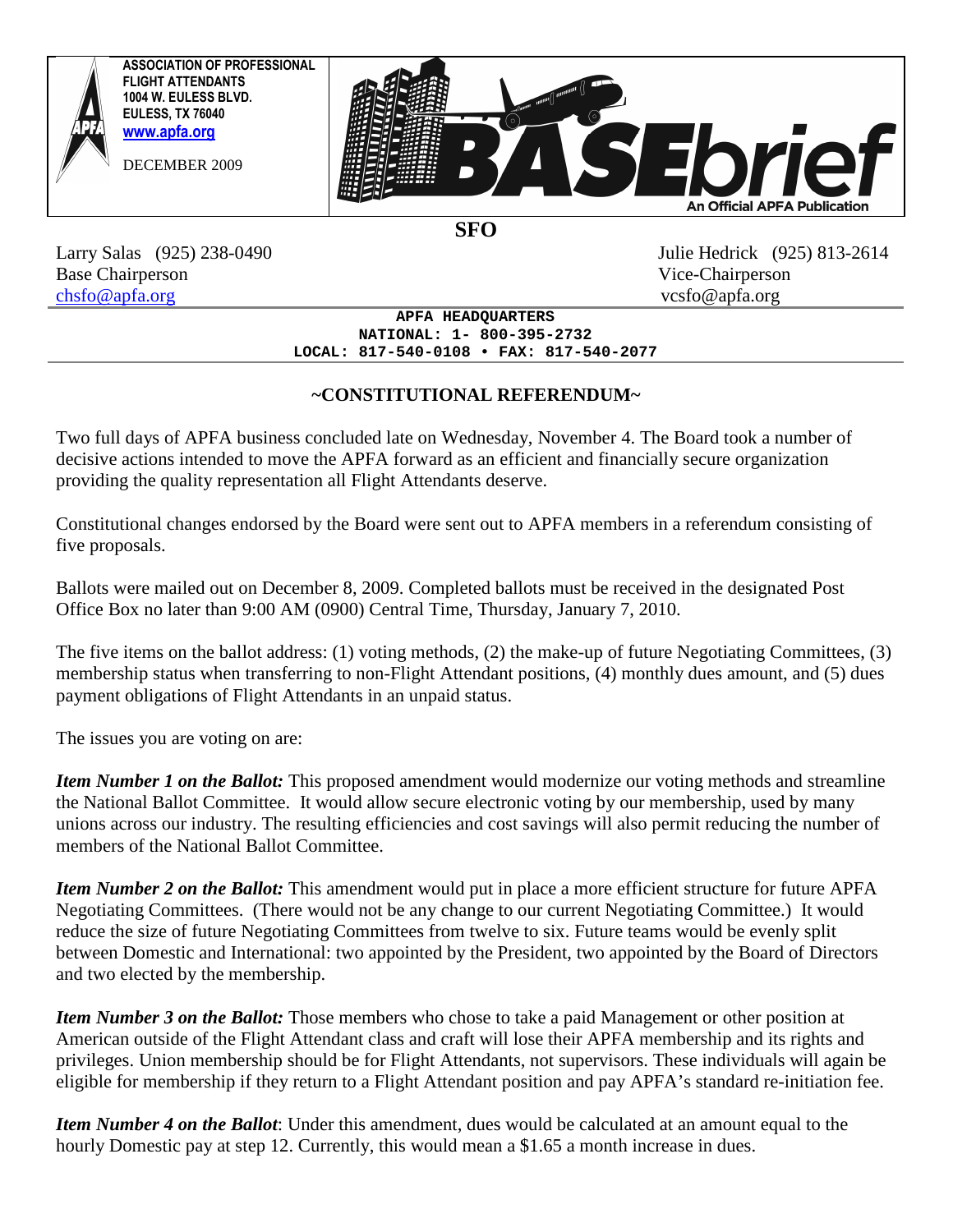Unfortunately, we have seen a steady decline in Flight Attendant jobs at American, resulting in a sharp and continuing decline in the revenue. Although we have reduced the number of representatives (and therefore that cost has not increased), the overall cost of running APFA continues to rise: from paper and printing, to professionals and building maintenance, expenses and taxes. The new dues structure will ensure that we have all of the support and resources needed to provide the best representation to you, and will eliminate the need for APFA to continue to address this issue with the membership.

*Item Number 5 on the Ballot:* This amendment redefines dues payment obligations. Simply put, in order to exercise the rights and privileges of APFA membership such as voting in APFA elections or holding an elected position, **all members have to pay dues**. Under this proposal, Flight Attendants in an unpaid status, including but not limited to those on furlough, unpaid sick, etc., will have to pay dues and be dues current if they want to exercise union rights. Flights Attendants who wish to defer paying dues until they return to flying can do that. Once they return, they can set up a payment plan for back dues and will have twice the length of time to repay the back dues, for example, if a Flight Attendant is on an unpaid leave for six months, he or she has one year to pay the back dues.

#### **Your APFA leadership recommends that you vote YES on all five of the proposed Constitution changes.**

# DUPLICATE BALLOTS AND DUES STANDING FOR CONSTITUTIONAL REFERENDUM

After allowing sufficient time for mail delivery, a duplicate Constitutional Referendum Ballot may be requested by:

- \* calling the National Ballot Committee at 817.540.0108 ext. 8311, or
- \* emailing: ballot@apfa.org, or
- \* for those with an APFA website password, using the online Duplicate Ballot Request Form from the Elections and Balloting page of APFA.org. (The form will be activated the week of December 14.)

### **~NEGOTIATONS UPDATE ~**

At the APFA Executive Committee's quarterly meeting on December 8, 2009, President Laura Glading and Negotiating Team Chair Anne Loew provided an update on negotiations. Your APFA Negotiating Team continues to prepare for the ten-day, mediated, "lockdown" bargaining session to commence January 11 outside the DFW Metroplex. Thanks to the strong member turnout for the system-wide OUR TURN Around event on November 18, the company now knows how strong our resolve is to get a fair contract.

#### **~INDUSTRY NEWS~**

No one understands the effects of Airline Deregulation more acutely than those—like our members—who work on the front lines within the industry. Much talk has ensued over ideas of reregulation—whether in the banking and energy sectors or the airlines.

Laura Glading, along with Pat Friend of AFA, approached Demos, a non-partisan policy research and advocacy organization, to discuss the effects of and possible cures for airline deregulation. Demos prepared a study of the airline industry and on June 24 published "Flying Blind – Airline Deregulation Reconsidered". The last section of the report contains a number of policy recommendations for regulatory reform. Most notably, Demos recommends that a federal task force be created to examine the industry's problems and propose solutions. Immediately following the issuance of the report APFA and AFA began an intense legislative effort to ensure that Congress creates such a task force.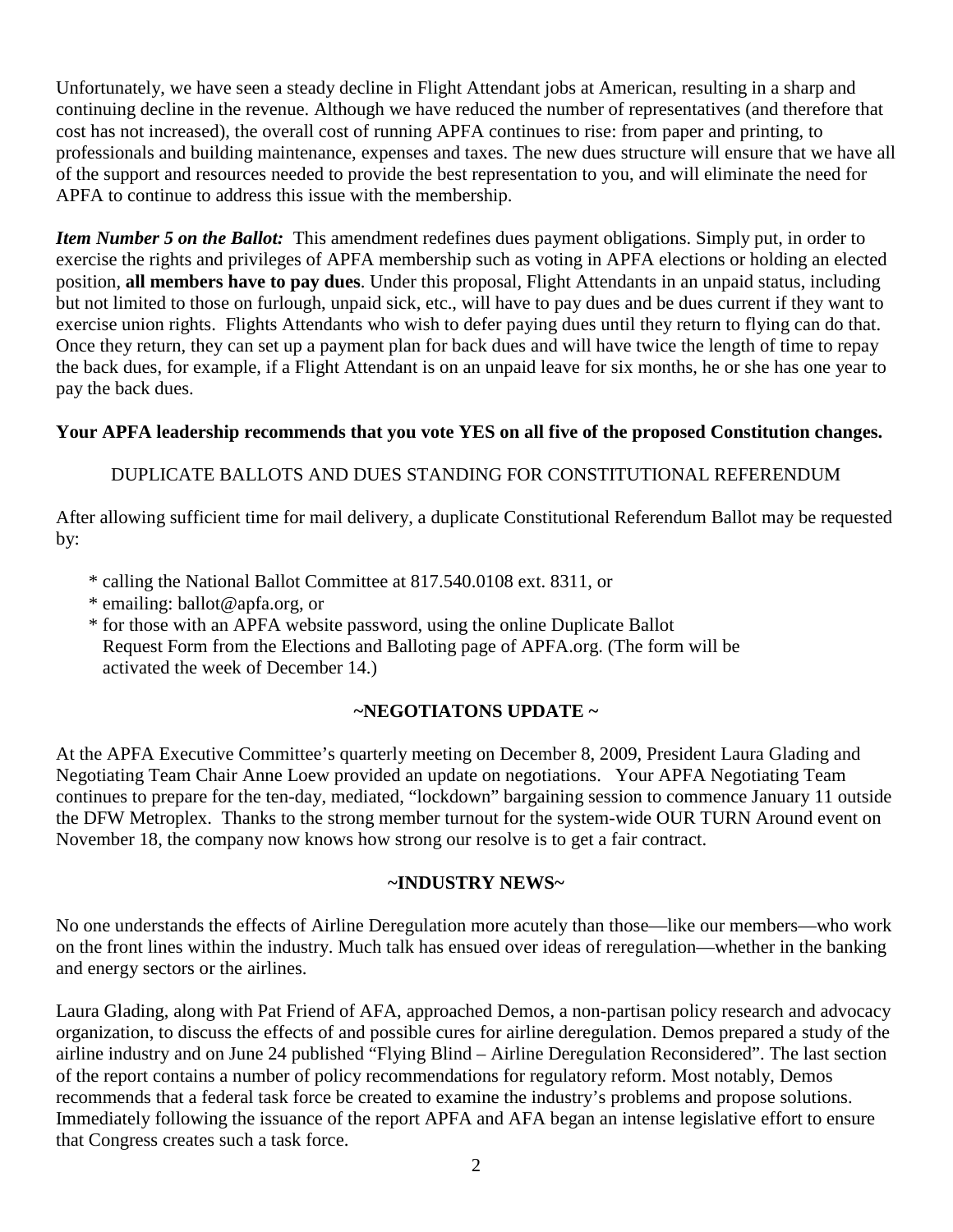On Thursday, November 12, 2009, Laura Glading participated in the Future of U.S. Aviation Forum at the Department of Transportation in Washington, DC. At the meeting—held at the urging of unions—APFA joined other invited attendees including industry labor leaders; airline, airport and aircraft manufacturer representatives; business and general aviation trade consultants; Wall Street analysts; and top government officials, including the host of the event—U.S. Secretary of Transportation Ray LaHood—and FAA Administrator Randy Babbitt. The Demos Report was provided to all participants.

The forum and panel discussions on the current state of the industry, the events shaping the future of U.S. aviation and areas of focus for future work were followed by Secretary LaHood's announcement of the establishment of a Federal Advisory Committee to recommend actions to restore health to the ailing airline industry.

The Demos Report remains highly recommended reading for all APFA members and is available for download through a link to the Demos website on the main page of APFA.org.

# **~LEGISLATIVE UPDATE~**

There currently are bills in the Senate (S 2730) and in the House (H.R. 3930) that would extend the COBRA subsidy program under the American Recovery and Reinvestment Act of 2009. This bill would extend subsidized COBRA benefits from 9 to 15 months for those employees who have been involuntarily terminated. This legislation would help over 500 AA Flight Attendants furloughed in 2009 as well as hundreds of other Flight Attendants who elected to take leaves to prevent an even greater loss of jobs to furlough. Please contact your Congressperson and Senator and let them you know you want them to support this legislation. Go to www.apfa.org and follow the prompts for CAPWIZ.

In Unity,

Larry Salas Base Chairperson

Julie Hedrick Vice-Chairperson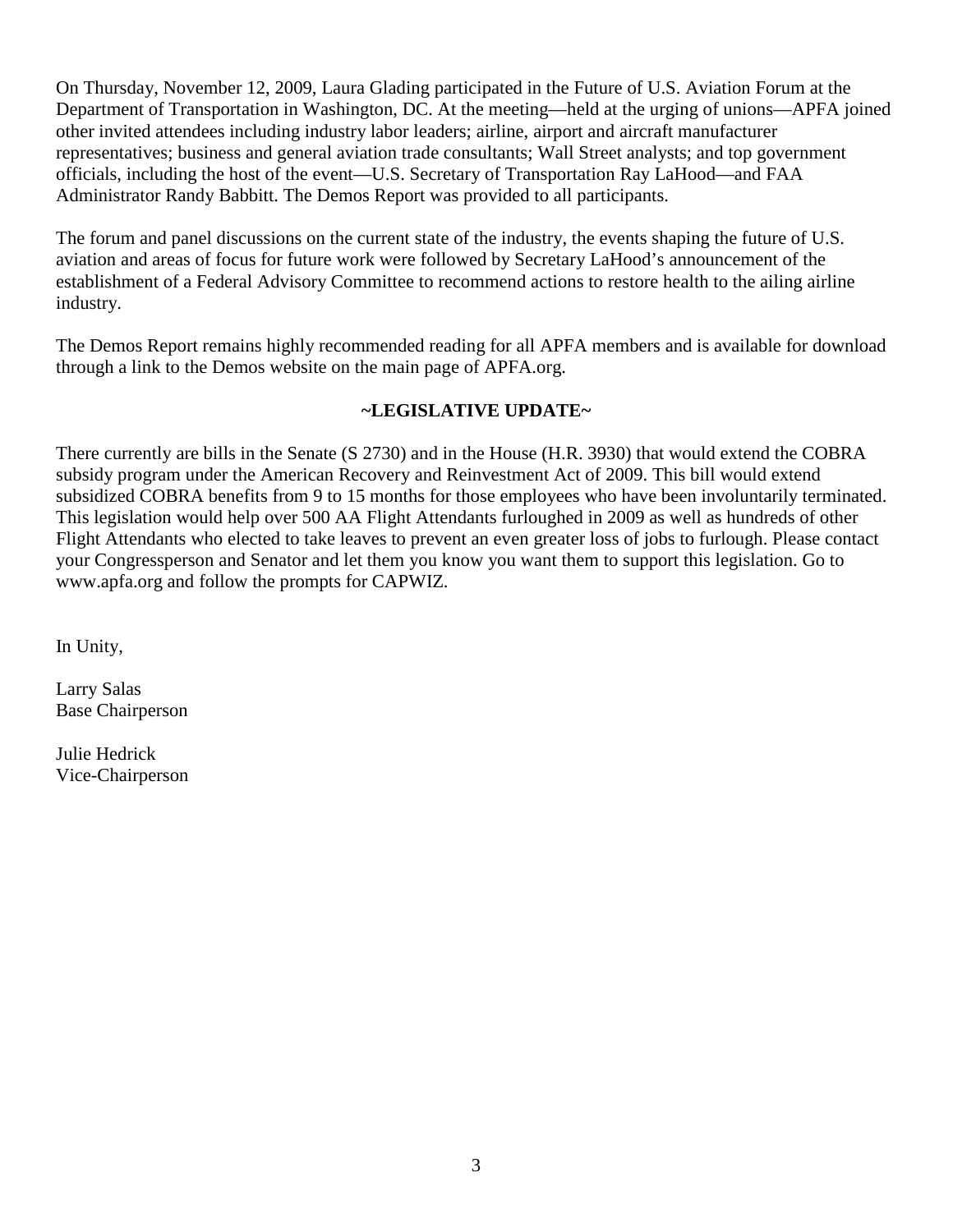#### **General**

Q: Why are we having a Constitutional Referendum?

A. We have heard the membership's concerns over the past few years, and these changes address those concerns. These proposals will make APFA an effective and financially secure organization and, at the same time, will bring APFA into the  $21<sup>st</sup>$  century.

#### **Item 1 on Ballot (Voting Methods)**

Q: Why change APFA voting methods?

A: Allowing secure electronic voting will be more efficient voting than our current system of paper ballots. It also will allow us to save money by reducing the required number of National Ballot Committee members.

The experienced, third party vendor we reviewed has conducted elections for many unions including AFA-CWA, ALPA, IPA, NPA, SWAPA, to name a few. They make sure that elections comply with all federal law and U.S. Department of Labor requirements.

Q: Will there be a paper trail proving I voted?

A. Your electronic vote is stored immediately in a secured Election Server. Unlike mail ballots, an electronic vote is always within the "security perimeter" of the voting system. When you cast your vote, you are provided a "Vote Confirmation Number" which you can later use to review and print a copy of your actual vote. To do this, you will log in to a voting website, select the View Ballot Receipt command, and enter your Vote Confirmation Number. You may do this as many times as you like throughout the voting period if you are concerned that the system has lost your vote or stored it incorrectly.

Q. Will anyone be able to find out how I voted?

A: No

### **Item 2 on Ballot (Future Negotiating Committees)**

Q: Why reduce the number of members on future Negotiating Committees?

A: Reducing the number of Negotiators will reduce costs to APFA.

Q: Are we stripping the privilege of electing negotiators away from the membership?

A: No. The membership still will be electing negotiators – 2 of the 6 (split evenly between Domestic and International) are elected. Two others would be appointed by your Board of Directors, who, are elected by the membership at their bases. The last two would be appointed by the President who also is a member of the team.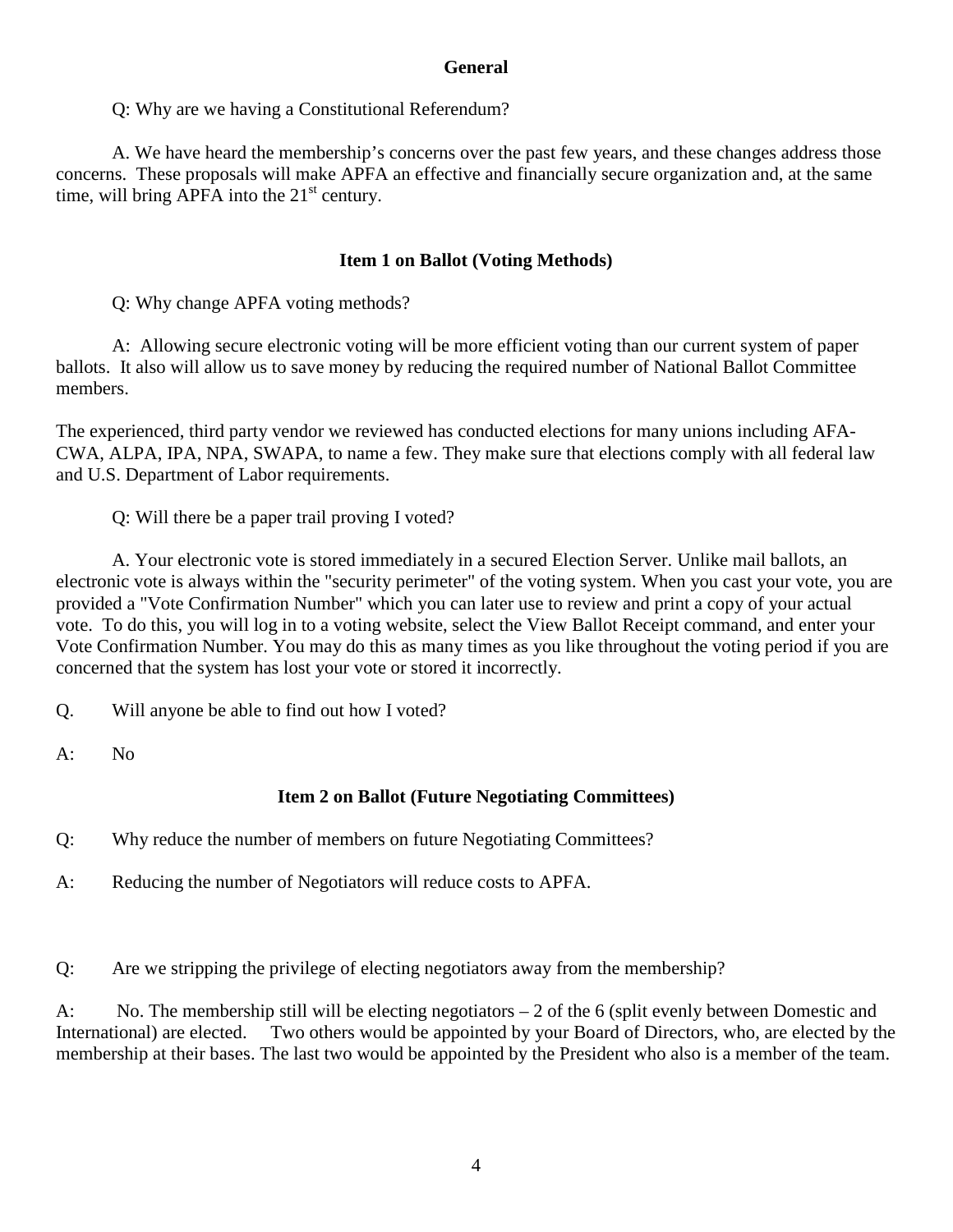### **Item 3 on Ballot (Membership Status for Non-Flight Attendants Positions)**

Q: Why should Flight Attendants who take paid management positions at American no longer retain their right to be members of APFA?

A: People who choose to work in management at American should not have the privilege of attending union meetings or receiving union communications. They should not have access to our inner workings; that information is for Flight Attendants, not the Company or its supervisors. Upon returning to the position of an active Flight Attendant, these individuals will be eligible to rejoin APFA, so long as they pay the standard reinitiation fee.

### **Item 4 on Ballot (Monthly Dues Amount )**

Q: Why raise dues?

A: We are proposing changing the way dues are *calculated* by setting them at the  $12<sup>th</sup>$  year Domestic pay step, which is currently \$42.65. If this proposal passes, dues will rise by \$1.65 per month (less than \$20.00 per year).

 The cost of doing business at APFA continues to rise. By pegging dues at a pay step, the dues amount should not have to be revisited every few years. As new contracts are negotiated, dues fall in line with new negotiated  $12<sup>th</sup>$  year Domestic pay steps.

Q: Why is there a \$42.00 floor for dues?

A: Certain costs at APFA are always going to be there, such as core representatives and staff, arbitrations, communications with the membership, and other costs like insurance, utilities, legal and professional fees will continue to rise. The floor is intended to ensure that we will be able to operate.

# **Item 5 on Ballot (Monthly Dues Obligation)**

Q: Why should Flight Attendants in any unpaid status still be required to pay dues?

A: APFA works for you even if you're not flying. And the cost of doing business at APFA does not go down if fewer Flight Attendants are working. Therefore, the time has come for all members who wish to exercise their union rights and privileges, such as voting in elections or holding APFA office, to pay dues. If you are on an unpaid status, you also can choose to defer paying dues until you return to work, but you will not be able to vote or exercise other rights of APFA good standing membership.

Q: When I come back from an unpaid status, do I need to bring my dues current?

A: No. Once you return to active status and you set up a payment plan for any back dues, you are considered dues current. You have twice as long to repay your back dues as you were out, for example, if you were out 6 months, you have 12 months to repay.

Q: I've been furloughed for over a year. Do I owe dues for all that time?

 A: No. The dues obligation begins the day of ratification. No one who has been on the following leaves: furlough, termination, unpaid sick, IOD or military will owe dues for the period prior to ratification.